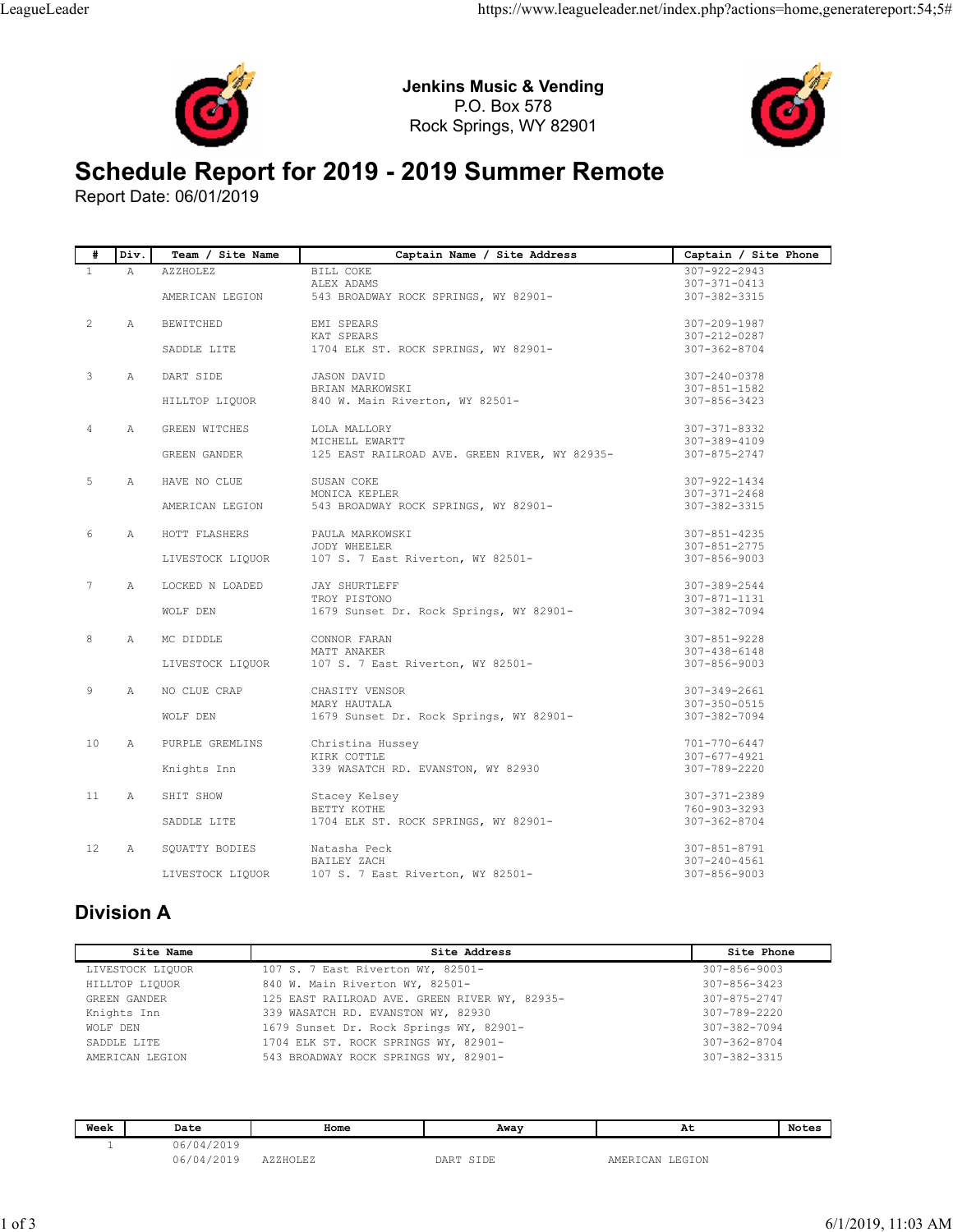| Week            | Date<br>06/04/2019       | Home<br>HOTT FLASHERS              | Away<br>GREEN WITCHES              | At<br>LIVESTOCK LIQUOR              | Notes |
|-----------------|--------------------------|------------------------------------|------------------------------------|-------------------------------------|-------|
|                 | 06/04/2019<br>06/04/2019 | BEWITCHED<br>LOCKED N LOADED       | NO CLUE CRAP<br>SHIT SHOW          | SADDLE LITE<br>WOLF DEN             |       |
|                 | 06/04/2019<br>06/04/2019 | PURPLE GREMLINS<br>SQUATTY BODIES  | MC DIDDLE<br>HAVE NO CLUE          | Knights Inn<br>LIVESTOCK LIQUOR     |       |
| $\overline{2}$  | 06/11/2019<br>06/11/2019 | SQUATTY BODIES                     | DART SIDE                          | LIVESTOCK LIQUOR                    |       |
|                 | 06/11/2019<br>06/11/2019 | HAVE NO CLUE<br>MC DIDDLE          | PURPLE GREMLINS<br>LOCKED N LOADED | AMERICAN LEGION<br>LIVESTOCK LIQUOR |       |
|                 | 06/11/2019               | SHIT SHOW                          | BEWITCHED                          | SADDLE LITE                         |       |
|                 | 06/11/2019<br>06/11/2019 | NO CLUE CRAP<br>GREEN WITCHES      | HOTT FLASHERS<br>AZZHOLEZ          | WOLF DEN<br>GREEN GANDER            |       |
| 3               | 06/18/2019<br>06/18/2019 | DART SIDE                          | GREEN WITCHES                      | HILLTOP LIQUOR                      |       |
|                 | 06/18/2019<br>06/18/2019 | AZZHOLEZ<br>HOTT FLASHERS          | NO CLUE CRAP<br>SHIT SHOW          | AMERICAN LEGION<br>LIVESTOCK LIQUOR |       |
|                 | 06/18/2019<br>06/18/2019 | BEWITCHED<br>LOCKED N LOADED       | MC DIDDLE<br>HAVE NO CLUE          | SADDLE LITE<br>WOLF DEN             |       |
| 4               | 06/18/2019<br>06/25/2019 | PURPLE GREMLINS                    | SQUATTY BODIES                     | Knights Inn                         |       |
|                 | 06/25/2019<br>06/25/2019 | PURPLE GREMLINS<br>SQUATTY BODIES  | DART SIDE<br>LOCKED N LOADED       | Knights Inn<br>LIVESTOCK LIQUOR     |       |
|                 | 06/25/2019<br>06/25/2019 | HAVE NO CLUE<br>MC DIDDLE          | BEWITCHED<br>HOTT FLASHERS         | AMERICAN LEGION<br>LIVESTOCK LIQUOR |       |
|                 | 06/25/2019<br>06/25/2019 | SHIT SHOW<br>NO CLUE CRAP          | AZZHOLEZ<br>GREEN WITCHES          | SADDLE LITE<br>WOLF DEN             |       |
| 5               | 07/02/2019               |                                    |                                    |                                     |       |
|                 | 07/02/2019<br>07/02/2019 | DART SIDE<br>GREEN WITCHES         | NO CLUE CRAP<br>SHIT SHOW          | HILLTOP LIQUOR<br>GREEN GANDER      |       |
|                 | 07/02/2019<br>07/02/2019 | AZZHOLEZ<br>HOTT FLASHERS          | MC DIDDLE<br>HAVE NO CLUE          | AMERICAN LEGION<br>LIVESTOCK LIQUOR |       |
|                 | 07/02/2019<br>07/02/2019 | BEWITCHED<br>LOCKED N LOADED       | SQUATTY BODIES<br>PURPLE GREMLINS  | SADDLE LITE<br>WOLF DEN             |       |
| 6               | 07/09/2019<br>07/09/2019 | LOCKED N LOADED                    | DART SIDE                          | WOLF DEN                            |       |
|                 | 07/09/2019<br>07/09/2019 | PURPLE GREMLINS<br>SQUATTY BODIES  | BEWITCHED<br>HOTT FLASHERS         | Knights Inn<br>LIVESTOCK LIQUOR     |       |
|                 | 07/09/2019               | HAVE NO CLUE                       | AZZHOLEZ                           | AMERICAN LEGION                     |       |
|                 | 07/09/2019<br>07/09/2019 | MC DIDDLE<br>SHIT SHOW             | GREEN WITCHES<br>NO CLUE CRAP      | LIVESTOCK LIQUOR<br>SADDLE LITE     |       |
| $7\phantom{.0}$ | 07/16/2019<br>07/16/2019 | DART SIDE                          | SHIT SHOW                          | HILLTOP LIQUOR                      |       |
|                 | 07/16/2019<br>07/16/2019 | NO CLUE CRAP<br>GREEN WITCHES      | MC DIDDLE<br>HAVE NO CLUE          | WOLF DEN<br>GREEN GANDER            |       |
|                 | 07/16/2019<br>07/16/2019 | AZZHOLEZ<br>HOTT FLASHERS          | SQUATTY BODIES<br>PURPLE GREMLINS  | AMERICAN LEGION<br>LIVESTOCK LIQUOR |       |
| 8               | 07/16/2019<br>07/23/2019 | BEWITCHED                          | LOCKED N LOADED                    | SADDLE LITE                         |       |
|                 | 07/23/2019<br>07/23/2019 | BEWITCHED<br>LOCKED N LOADED       | DART SIDE                          | SADDLE LITE<br>WOLF DEN             |       |
|                 | 07/23/2019               | PURPLE GREMLINS                    | HOTT FLASHERS<br>AZZHOLEZ          | Knights Inn                         |       |
|                 | 07/23/2019<br>07/23/2019 | SQUATTY BODIES<br>HAVE NO CLUE     | GREEN WITCHES<br>NO CLUE CRAP      | LIVESTOCK LIQUOR<br>AMERICAN LEGION |       |
| 9               | 07/23/2019<br>07/30/2019 | MC DIDDLE                          | SHIT SHOW                          | LIVESTOCK LIQUOR                    |       |
|                 | 07/30/2019<br>07/30/2019 | DART SIDE<br>SHIT SHOW             | MC DIDDLE<br>HAVE NO CLUE          | HILLTOP LIQUOR<br>SADDLE LITE       |       |
|                 | 07/30/2019<br>07/30/2019 | NO CLUE CRAP<br>GREEN WITCHES      | SQUATTY BODIES<br>PURPLE GREMLINS  | WOLF DEN<br>GREEN GANDER            |       |
|                 | 07/30/2019<br>07/30/2019 | AZZHOLEZ<br>HOTT FLASHERS          | LOCKED N LOADED<br>BEWITCHED       | AMERICAN LEGION<br>LIVESTOCK LIQUOR |       |
| 10 <sub>1</sub> | 08/06/2019               |                                    |                                    |                                     |       |
|                 | 08/06/2019<br>08/06/2019 | HOTT FLASHERS<br>BEWITCHED         | DART SIDE<br>AZZHOLEZ              | LIVESTOCK LIQUOR<br>SADDLE LITE     |       |
|                 | 08/06/2019<br>08/06/2019 | LOCKED N LOADED<br>PURPLE GREMLINS | GREEN WITCHES<br>NO CLUE CRAP      | WOLF DEN<br>Knights Inn             |       |
|                 | 08/06/2019<br>08/06/2019 | SQUATTY BODIES<br>HAVE NO CLUE     | SHIT SHOW<br>MC DIDDLE             | LIVESTOCK LIQUOR<br>AMERICAN LEGION |       |
| 11              | 08/13/2019<br>08/13/2019 | DART SIDE                          | HAVE NO CLUE                       | HILLTOP LIQUOR                      |       |
|                 | 08/13/2019<br>08/13/2019 | MC DIDDLE<br>SHIT SHOW             | SQUATTY BODIES<br>PURPLE GREMLINS  | LIVESTOCK LIQUOR<br>SADDLE LITE     |       |
|                 | 08/13/2019               | NO CLUE CRAP                       | LOCKED N LOADED                    | WOLF DEN                            |       |
|                 | 08/13/2019               | GREEN WITCHES                      | BEWITCHED                          | GREEN GANDER                        |       |